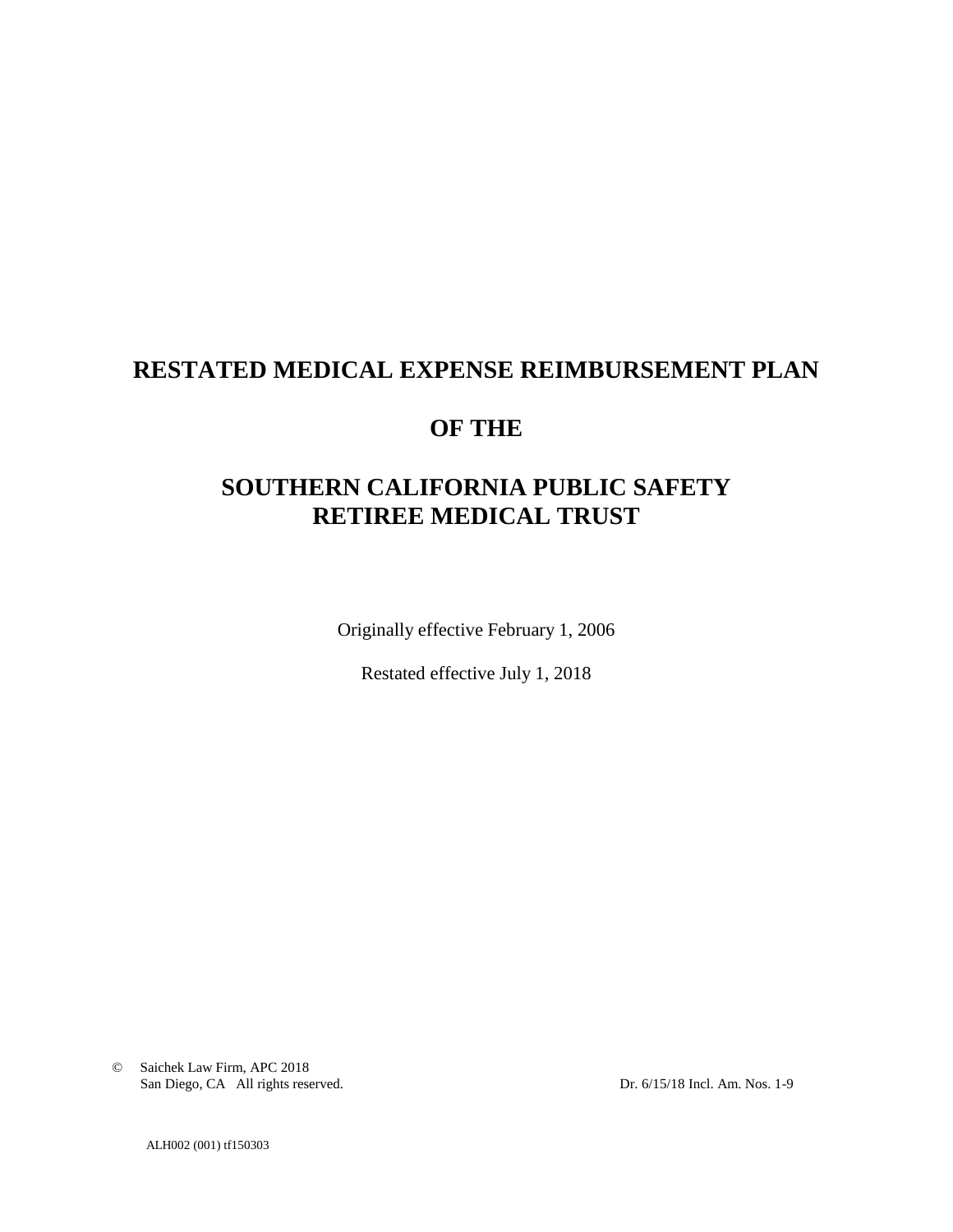## **TABLE OF CONTENTS**

| 2.1 |                                                       |  |  |
|-----|-------------------------------------------------------|--|--|
| 2.2 |                                                       |  |  |
| 2.3 |                                                       |  |  |
| 2.4 |                                                       |  |  |
|     |                                                       |  |  |
| 3.1 |                                                       |  |  |
| 3.2 |                                                       |  |  |
| 3.3 |                                                       |  |  |
| 3.4 |                                                       |  |  |
| 3.5 |                                                       |  |  |
| 3.6 |                                                       |  |  |
|     |                                                       |  |  |
| 4.1 |                                                       |  |  |
| 4.2 |                                                       |  |  |
| 4.3 |                                                       |  |  |
| 4.4 | Right to Court Review; Time Limit to Bring Lawsuit 16 |  |  |
|     |                                                       |  |  |
| 5.1 |                                                       |  |  |
| 5.2 |                                                       |  |  |
| 5.3 |                                                       |  |  |
| 5.4 |                                                       |  |  |
| 5.5 |                                                       |  |  |
|     |                                                       |  |  |
|     |                                                       |  |  |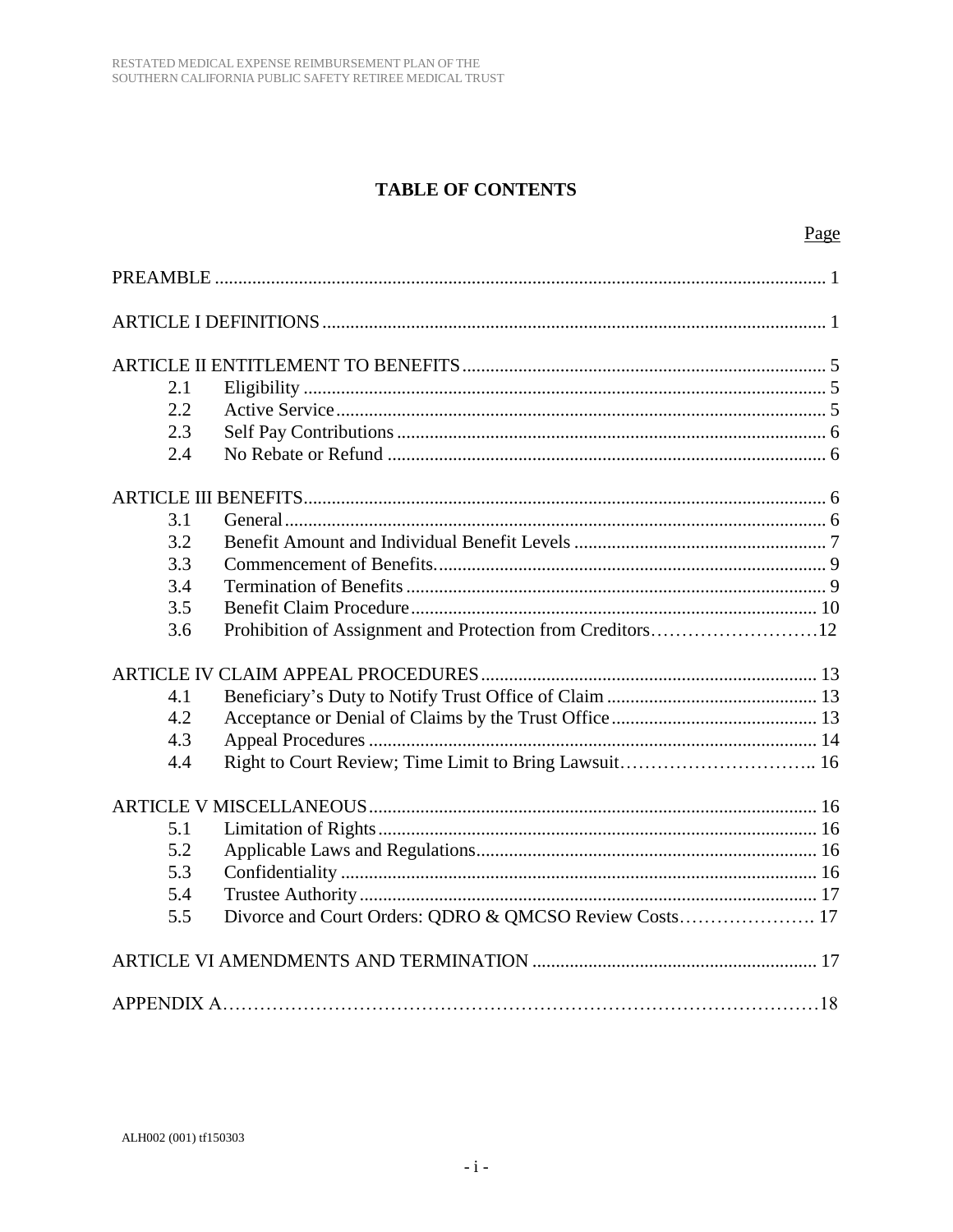#### **RESTATED MEDICAL EXPENSE REIMBURSEMENT PLAN OF THE SOUTHERN CALIFORNIA PUBLIC SAFETY RETIREE MEDICAL TRUST**

#### **PREAMBLE**

**WHEREAS,** the Alhambra Police Officers' Association ("APOA") decided to establish a benefit trust to receive contributions from the City of Alhambra (the "City") and other Participating Employers on behalf of Participating Employees, for the purpose of funding, in whole or in part, retiree health benefits; and

**WHEREAS,** the APOA established such a trust as of February 1, 2006, granting administration of the Southern California Public Safety Retiree Medical Trust ("Trust") to a Board of Trustees pursuant to the Trust Agreement governing the Southern California Public Safety Retiree Medical Trust, effective February 1, 2006;

**WHEREAS**, the Board of Trustees has amended the Plan nine (9) times since its initial adoption on February 1, 2006; the Board restated the Plan on February 1, 2014, to incorporate Amendment Nos. 1-6; the Board now wishes to incorporate Amendment Nos. 7-9, and other scrivener's corrections or updates required by law, into a restated Plan for ease of understanding by and communication to the Plan participants;

**NOW, THEREFORE,** the Board of Trustees does hereby adopt this second Restated Medical Expense Reimbursement Plan of the Southern California Public Safety Retiree Medical Trust, effective June 1, 2018, as set forth in the following pages.

#### **ARTICLE I DEFINITIONS**

Where the following words and phrases appear in this Plan, they shall have the meaning set forth in this Article, unless the context clearly indicates otherwise. Other words and phrases with special meanings are defined where they first appear unless their meanings are apparent from the context.

- **1.1 "Active Service"** means service as defined in Section 2.2 herein, after the Employee's Effective Date.
- **1.2 "Association"** means a lawful labor organization or bargaining unit that represents Employees, and is party to a Memorandum of Understanding with a Participating Employer; or any rational class of individuals employed by a Participating Employer that is the subject of a Special Agreement, as defined in the Trust Agreement; provided that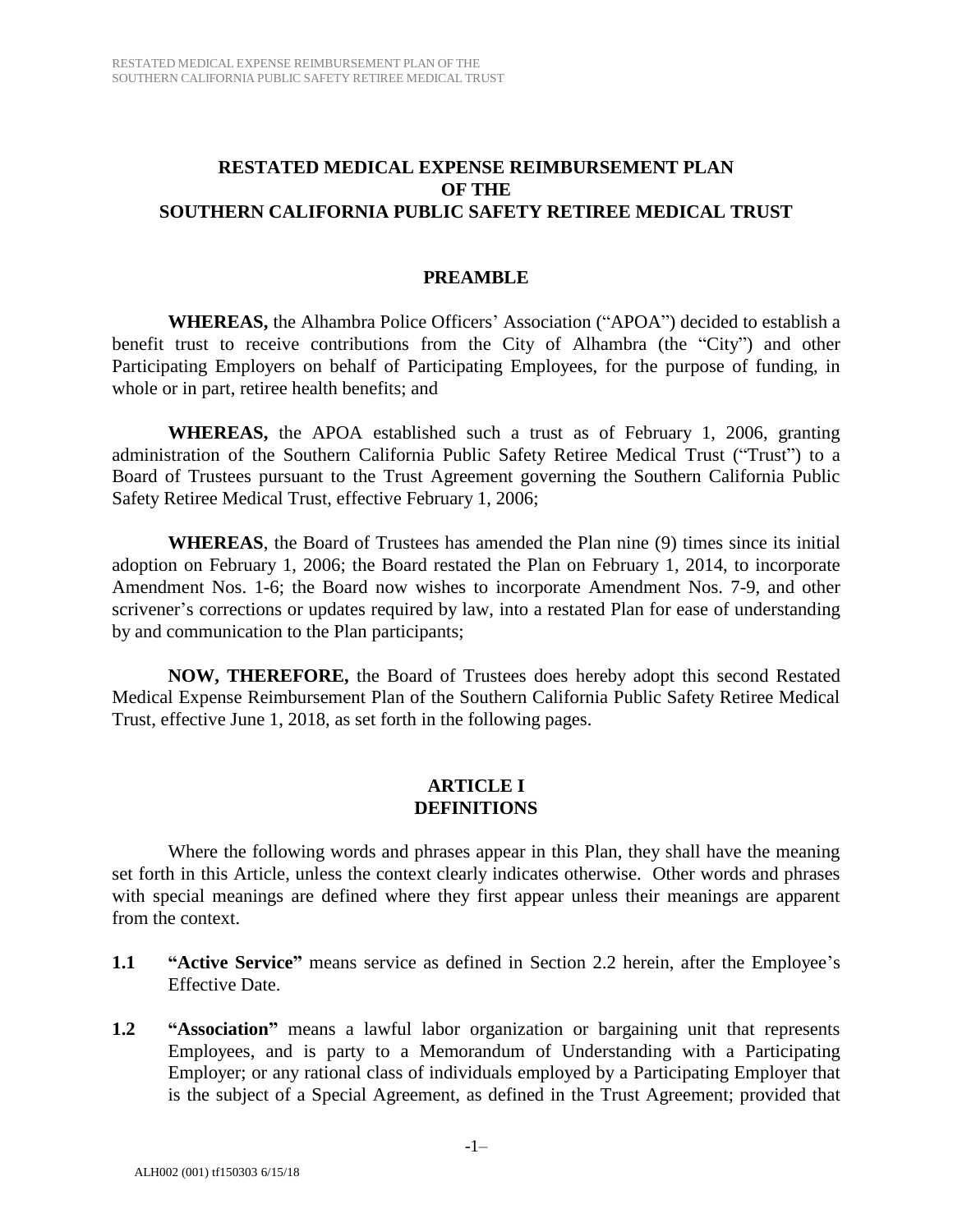such labor organization, bargaining unit or class of employees has been accepted for participation by the Board of Trustees.

- **1.3 "Beneficiary"** means an Eligible Retiree, his or her lawful spouse, and the Eligible Retiree's Children; and an Eligible Retiree's Surviving Spouse, and the Eligible Retiree's Surviving Children.
- **1.4 "Benefit Amount"** means the amount set from time to time by the Trustees as the maximum monthly amount available to an Eligible Retiree with at least 12 years of Active Service, for the payment of Covered Expenses. **"Minimum Benefit Amount"** means the amount set from time to time by the Trustees as the amount available for the payment of Covered Expenses for an Eligible Retiree, who has not met the minimum Active Service eligibility requirements under Section 2.1(a) of the Plan. The Benefit Amount and Minimum Benefit Amount are set forth in Appendix A to the Plan. **"Benefit**  Level" means the monthly amount available to a particular Beneficiary for the payment of Covered Expenses, based upon all of the terms of the Plan.
- **1.5 "Board of Trustees"** or **"Trustees"** means the duly selected board, which administers the Plan and Trust, pursuant to the Trust Agreement.
- **1.6 "Child(ren)"** means an individual, who is under the age of 26 and has one of the following relationships with the Employee or Eligible Retiree:
	- (a) natural son or daughter;

(b) adopted son or daughter, or individual lawfully placed with the Employee or Eligible Retiree for adoption by the Employee or Eligible Retiree;

(c) stepson or stepdaughter;

(d) foster child placed with the Employee or Eligible Retiree by an authorized placement agency or by judgment, decree, or other order of any court of competent jurisdiction.

"**Surviving Child(ren)**" means an individual who met the definition of Child or Children in the foregoing sentence at the time of the Eligible Retiree's death and who continues to meet those requirements. The Child of an Employee who has satisfied all the requirements of Section 2.1, except the Employee dies prior to attaining the eligibility age under Section 2.1(b) hereof, shall also be considered a Surviving Child for so long as he meets the requirements of this Section 1.6. Child or Surviving Child shall also include a child of any age who is legally dependent upon the Eligible Retiree (or was legally dependent upon the Eligible Retiree at the time of the Eligible Retiree's death) for support and maintenance for so long as the child is determined to be totally disabled by the Social Security Administration.

**1.7 "City"** means the City of Alhambra.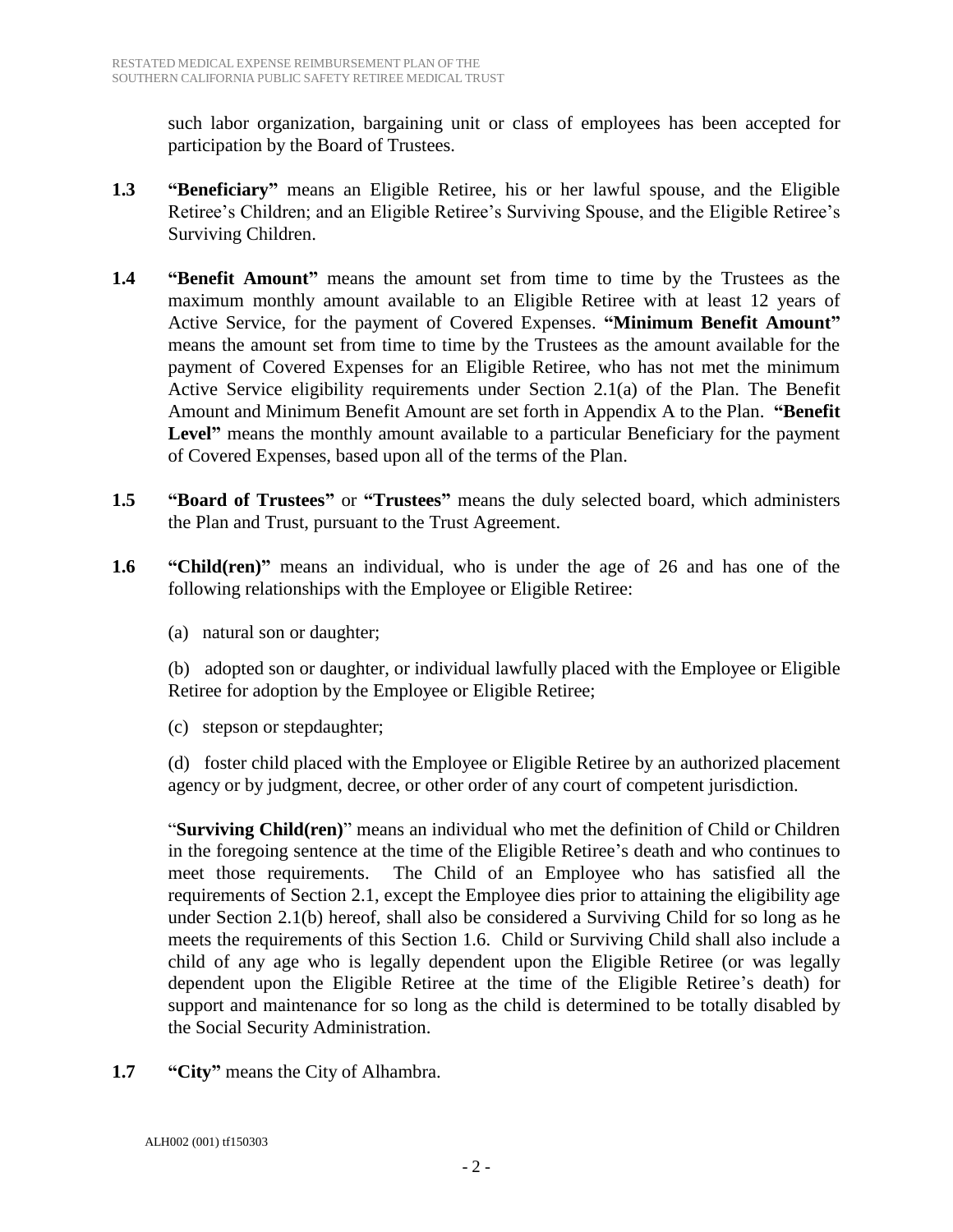- **1.8 "Code"** means the Internal Revenue Code, as amended.
- **1.9 "Contributions"** means, for payments made to the Trust on or after January 1, 2008, contributions that are mandatory for all employees in a bargaining unit or other rational class, pursuant to an MOU or Special Agreement of a Participating Employer (as defined herein).
- **1.10 "Covered Expense"** means payment for the following:

(a) premium or contribution payment on behalf of a Beneficiary to a health, dental or vision insurance plan, for coverage of the Beneficiary in effect while the Beneficiary is eligible for benefits under this Plan, for the type of medical expenses excludible from gross income under Code Section 105(b); and

(b) an expense excludable from gross income under Code Section 213(d), i.e., expenses for the diagnosis, cure, mitigation, treatment, or prevention of disease or injury, including insulin but excluding all other non-prescribed drugs, for medical services or supplies provided while the Beneficiary is eligible for benefits under this Plan and which have not been claimed by the Beneficiary as a deduction on his or her personal tax return.

- **1.11 "Effective Date"** means the date upon which Contributions for the Employee are first required and made to the Trust, as approved by the Trustees. For Employees who were employed and a member of the Alhambra Police Officers' Association on July 1, 2005, the original effective date of this Plan, and had contributions made to the Trust on his or her behalf pursuant to a MOU in effect on that date, the Employee's effective date shall be July 1, 2005.
- **1.12 "Eligible Retiree"** means an Employee who is entitled to benefits under Section 2.1 of the Plan.
- **1.13 "Employee"** means any individual employed as a full time employee on or after that employee's Effective Date, who is a member of a bargaining unit represented by a participating Association; who is a participant in CalPERS or other pension plan of a Participating Employer; and on whose behalf the required Contributions are made to the Trust Fund pursuant to a Memorandum of Understanding or Special Agreement, as defined in the Trust Agreement, for all periods of Active Service after the Effective Date. "Employee" includes Employees promoted out of a participating Association after their Effective Date, as long as mandatory Contributions are made on their behalf pursuant to an MOU for each period of Active Service.
- **1.14 "ERISA"** means the federal Employee Retirement Income Security Act, 29 U.S.C. § 1001, *et seq.*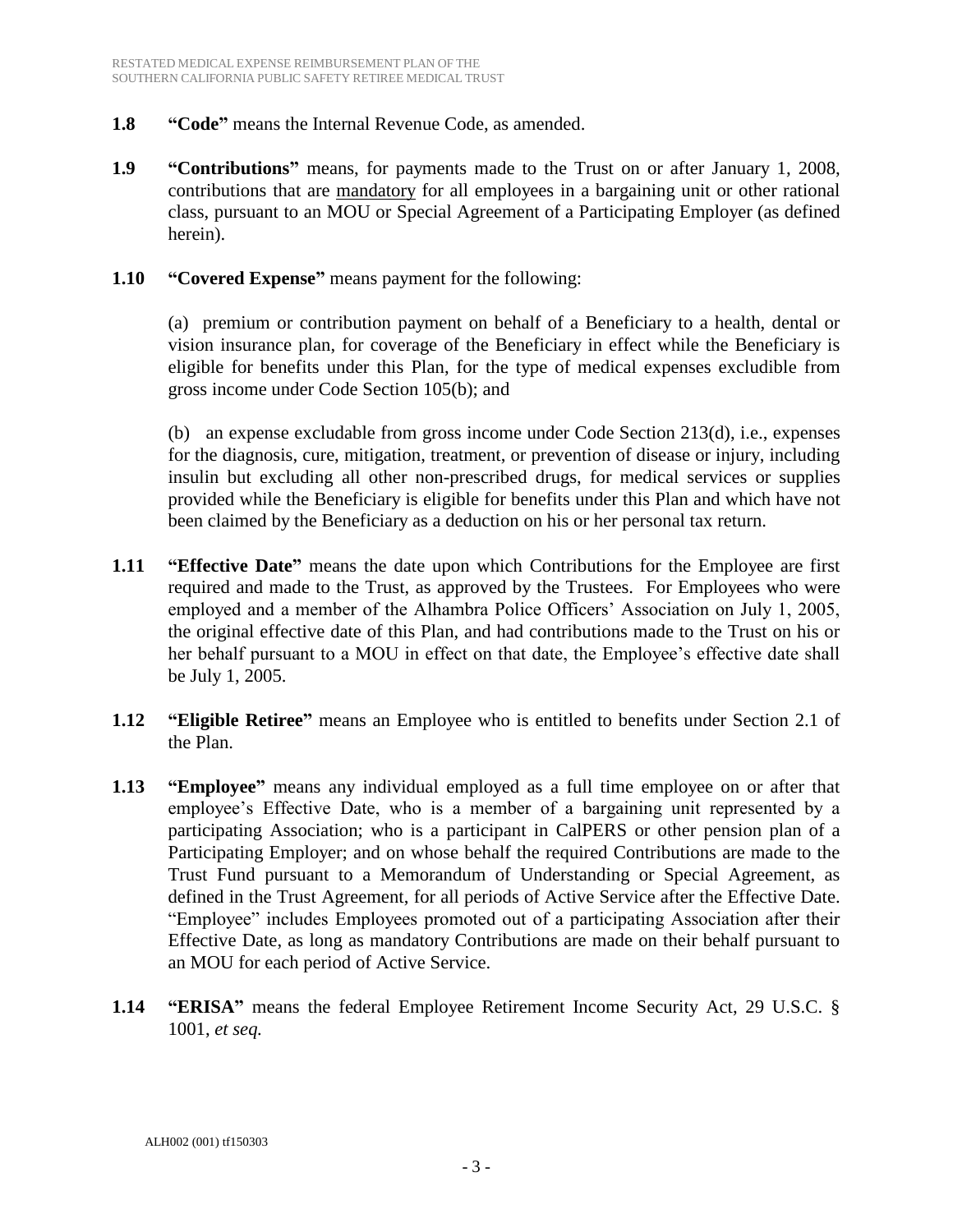- **1.15 "Medicare Eligibility"** means eligible to enroll in Medicare based on age (rather than disability) according to the current Medicare law and regulations, whether or not an individual actually enrolls in Medicare.
- **1.16 "Memorandum of Understanding"** or **"MOU"** means a written agreement between an Employer and an Association, including a Special Agreement as defined in the Trust Agreement, that requires mandatory Contributions to a retiree medical trust on behalf of each Employee in the bargaining unit covered by the MOU, and subsequent amendments or successor agreements.
- **1.17 "Participating Employer" or "Employer"** means a public sector employer (as further defined in the Trust Agreement), which contributes to this Plan pursuant to an MOU.
- **1.18 "Plan"** means this separate written document, together with any amendments duly adopted by the Trustees.
- **1.19 "QDRO"** or **"Qualified Domestic Relations Order"** means a qualified domestic relations order as defined in ERISA Section  $206(d)(3)(B)$ , 29 USC  $1056(d)(3)(B)$ .
- **1.20 "QMCSO"** or **"Qualified Medical Child Support Order"** means a qualified medical child support order as defined in ERISA Section  $609(a)(2)(A)$ , 29 USC 1169 $(a)(2)(A)$ .
- **1.21 "Separated Employment"** means the date entered on the City of Alhambra "Personnel Action" form as the "effective date of this transaction." Following receipt of this form from the City, the Employee will provide a copy to the Trust Office to establish the date that he/she Separated Employment for purposes of this Plan. For Employees of other Participating Employers, the Trustees will establish an analogous process for proof of the date of Separated Employment.
- **1.22 "Surviving Spouse"** means the lawful spouse of an Eligible Retiree who was in that status at least 12 months on the date of the Eligible Retiree's death. The Surviving Spouse of an Employee who has satisfied all the requirements of Section 2.1, except the Employee dies prior to attaining the eligibility age under Section 2.1(b) hereof, shall also be considered a Surviving Spouse.
- **1.23 "Trust"** or **"Trust Fund"** means the Southern California Public Safety Retiree Medical Trust created by the Trust Agreement and all property and money held by such entity, including all contract rights and records. **"Trust Office"** means the contract administrator hired by the Trustees.
- **1.24 "Trust Agreement"** or **"Agreement"** means the Trust Agreement governing the Southern California Public Safety Retiree Medical Trust, effective February 1, 2006, and any amendments thereto.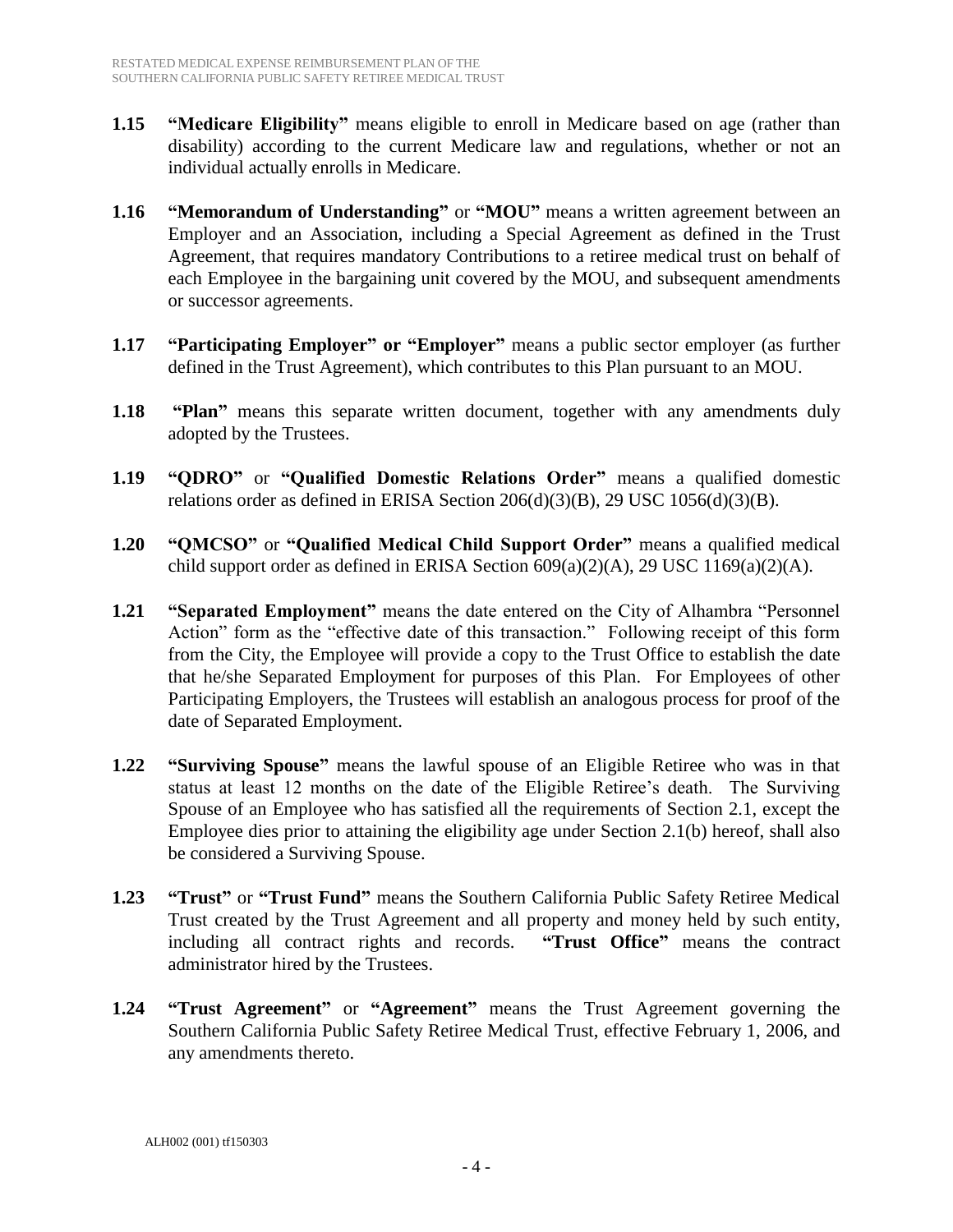#### **ARTICLE II ENTITLEMENT TO BENEFITS**

**2.1 Eligibility**. An Employee shall become an Eligible Retiree when he or she meets all the conditions set forth in the following subsections (a) through (d); or alternatively when he or she meets the requirements of subsection (e), if applicable:

- (a) The Employee has earned seven (7) years of Active Service;
- (b) The Employee attains age 50, if hired before July 1, 2013, and age 57 if hired on or after July 1, 2013;
- (c) The Employee has Separated Employment with a Participating Employer; and
- (d) Contributions have been made to the Plan for all Active Service of the Employee.
- (e) Eligibility of Employees Employed on July 1, 2005. Notwithstanding the foregoing, if an individual was both an Employee and member of the Alhambra Police Officers' Association on July 1, 2005, and had contributions made to the Trust on his or her behalf pursuant to a MOU in effect on that date, such Employee shall become an Eligible Retiree when he or she meets the conditions set forth in subsections (b) and (c) above. Upon meeting those conditions, the Employee shall be entitled to the Minimum Benefit Amount, set by the Trustees pursuant to Section 3.2(a), unless the Eligible Retiree qualifies for a higher Benefit Level as an Eligible Retiree meeting all of the conditions set forth in Sections 2.1(a)-(d) above.
- (f) Employee Permanently Disabled in Line of Duty. If an Employee becomes permanently disabled in the line of duty and submits written proof to the Trust Office from the State of California Division of Workers' Compensation of a work-related, permanent disability rating of 40% or more, then that Employee shall be an Eligible Retiree, regardless of whether he or she has met the other eligibility requirements of this Section.

#### **2.2 Active Service**.

- (a) Bargaining Unit Service. Active Service is used to determine an Employee's eligibility under this Plan. An Employee may earn Active Service in the following ways:
	- (1) For full-time employment as an Employee;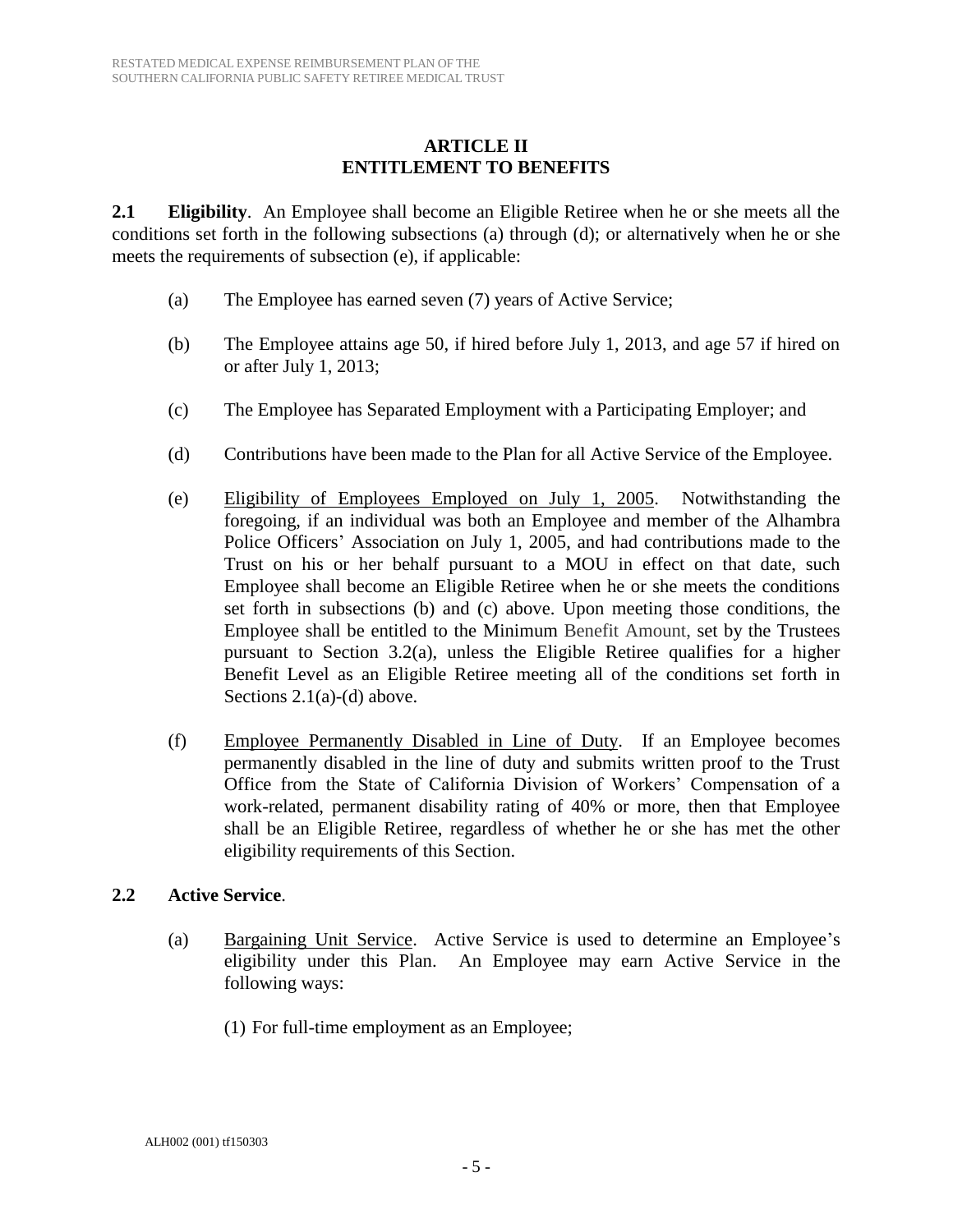- (2) For time as an Employee on any authorized leave of absence from a participating employer, including authorized disability, illness, or injury, provided that contributions are made to the Plan during that time; and
- (3) For service in the Armed Forces, as required by federal law.
- (b) Contribution after Termination or Reduction of Employment (COBRA). An Employee whose employment is terminated or whose hours are reduced may continue to earn Active Service by periodic self-payment of contributions, for a maximum of eighteen months pursuant to the federal law known as COBRA, and rules set by the Trustees.
- (c) Spouse or Child Contribution after Death of Employee (COBRA). After death of an Employee, a Surviving Spouse or Child may continue to earn Active Service by periodic self-payment of Contributions, for a maximum of thirty-six months, pursuant to rules set by the Trustees.

**2.3 Self Pay Contributions**. Self payment rules for purposes of Sections 2.2(b) and (c) shall be set by the Trustees and may be obtained from the Trust Office.

**2.4 No Rebate or Refund**. Beneficiaries shall receive benefits from the Plan only as reimbursement of Covered Expenses. No Beneficiary or Employee shall be eligible for rebates or refunds of any contributions made, except as reimbursement of Covered Expenses.

#### **ARTICLE III BENEFITS**

**3.1 •• General.** Subject to the rules and limitations set forth throughout this Plan, a Beneficiary is entitled to monthly reimbursement of Covered Expenses incurred after attaining all eligibility requirements and on or after April 1, 2010, for one or more Beneficiaries, subject to proper and timely submission of claims pursuant to Section 3.5 hereof, in an amount not to exceed the Beneficiary's Benefit Level.

- (a) Carryover of Excess Covered Expenses. Amounts of Covered Expenses in excess of the monthly Benefit Level of the Beneficiary that are properly submitted to the Trust Office shall be paid in subsequent months, up to the Beneficiary's monthly benefit level, as long as the amount paid in a plan year does not exceed the Benefit Level of the Beneficiary for that plan year.
- (b) Carryover of Unused Monthly Benefit Level. If a Beneficiary does not submit a claim for Covered Expenses paid in a particular month, which is equal to or greater than his or her Benefit Level for that month, then the unused balance of the Beneficiary's monthly Benefit Level for that month shall not be carried over to the next month.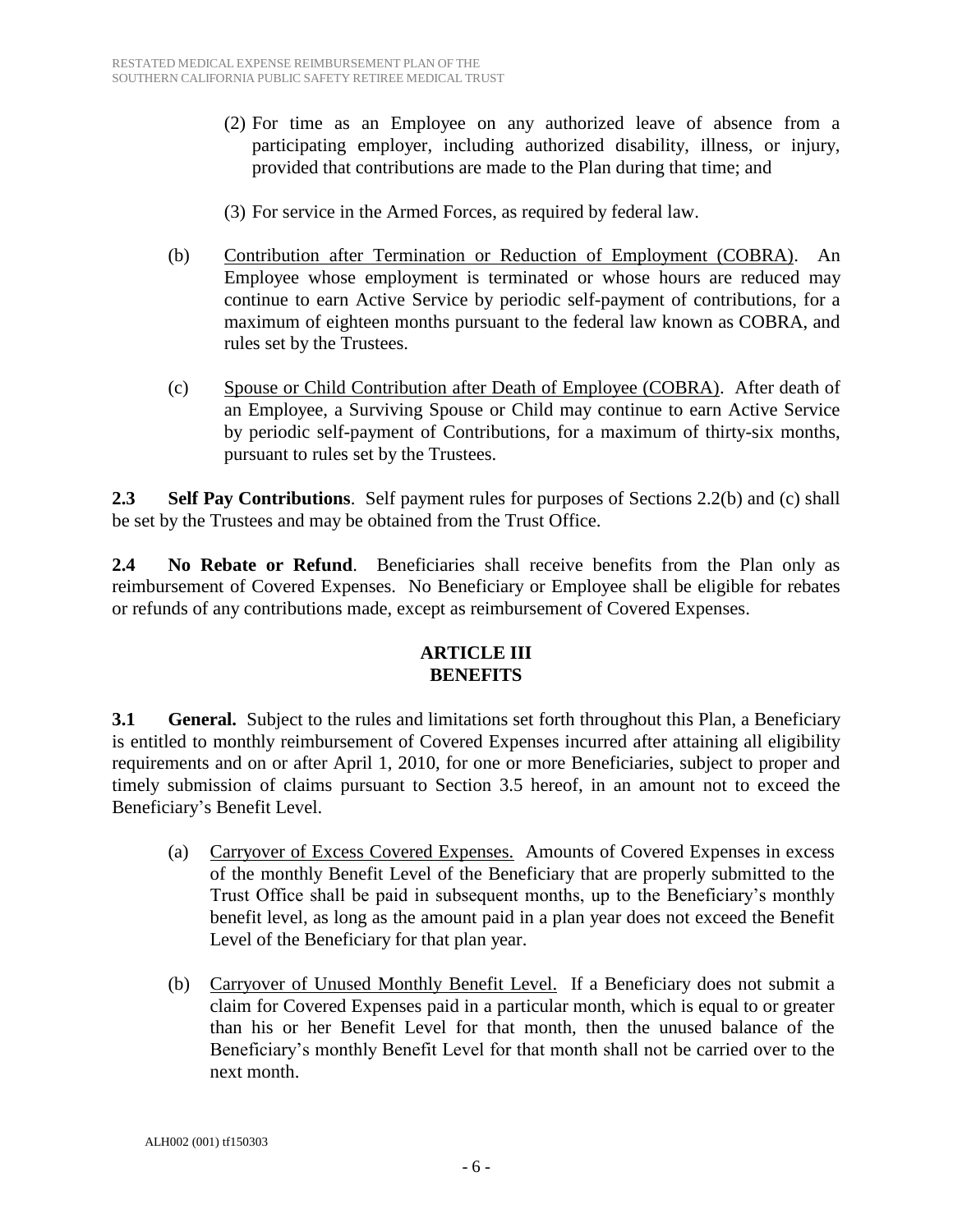#### **3.2 Benefit Amount and Individual Benefit Levels.**

(a) Retirees. The Trustees shall set the Benefit Amount and Minimum Benefit Amount for Eligible Retirees from time to time, which Benefit Amount(s) and Minimum Benefit Amount(s) shall be set forth in Appendix A to the Plan. Appendix A is by this reference incorporated herein. An Eligible Retiree's individual Benefit Level shall be calculated as a percentage of the Benefit Amount according to the following schedule (except for individuals who qualify as Eligible Retirees only under Section 2.1(e) hereof and shall receive the Minimum Benefit Amount as their Benefit Level, subject to Section 3.2(e) hereof):

| YEARS OF ACTIVE SERVICE | PERCENTAGE OF<br><b>BENEFIT AMOUNT</b> |
|-------------------------|----------------------------------------|
| Less than 7             | 0.0%                                   |
|                         | 58.3%                                  |
|                         | 66.7%                                  |
|                         | 75.0%                                  |
| 10                      | 83.3%                                  |
| 11                      | 91.7%                                  |
| 12                      | 100.0%                                 |

- (b) Surviving Spouses and Children. The Benefit Level for a Surviving Spouse shall be 50% of the Benefit Level of the Eligible Retiree at his or her death. If there is no Surviving Spouse but there are Surviving Children, the Benefit Level for the Surviving Children shall be 100% of the Benefit Level for the Eligible Retiree at his or her death, to be divided among the Surviving Children, as determined by the Trustees. Such benefits shall be paid to a Child until loss of Child status as defined in section 1.6 hereof.
- (c) Special Rule Applicable if Employee dies in line of duty. If the Employee dies in the line of duty, i.e. from a work-related injury, as determined by the State of California Division of Workers' Compensation, the Benefit Level of the Surviving Spouse shall be 50% of the Benefit Level of the Employee, effective on the date of the Employee's death, whether or not the Employee was an Eligible Retiree. The Surviving Spouse must provide documentation of determination of line of duty death to the Trust Office. If the Employee had less than seven (7) years of Active Service, then the Employee's Benefit Level shall be equal to the Minimum Benefit Amount in Appendix A hereto. Such payments shall continue until the date upon which the Employee would have attained the eligibility age under Section 2.1(b) hereof. Thereafter, the Benefit Level of the Surviving Spouse shall be 100% of the Benefit Level of the Employee, effective on the date of the Employee's death.

If there is no Surviving Spouse but there are Surviving Children, the Benefit Level of all Surviving Children, as a group, shall be 50% of the Benefit Level of the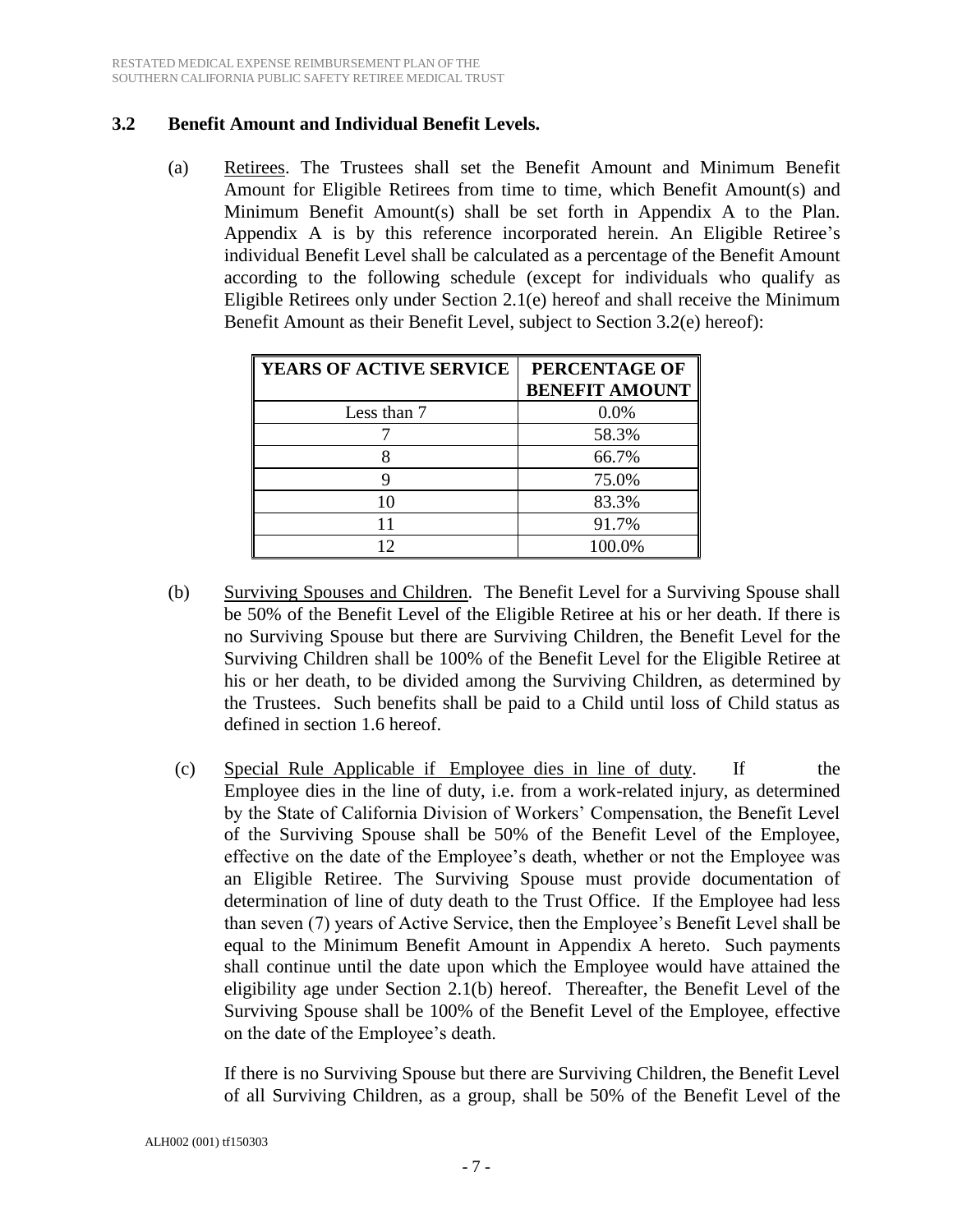Employee, effective on the date of the Employee's death, whether or not the Employee was an Eligible Retiree. If the Employee had less than seven (7) years of Active Service, then the Employee's Benefit Level shall be equal to the Minimum Benefit Amount in Appendix A hereto. Such payments shall continue until the date upon which the Employee would have attained the eligibility age under Section 2.1(b) hereof. Thereafter, the Benefit Level of all Surviving Children, as a group, shall be 100% of the Benefit Level of the Employee, effective on the date of the Employee's death. The benefits of the Surviving Children shall be divided among the Surviving Children, as determined by the Trustees. Such benefits shall be paid to a Child until loss of Child status as defined in Section 1.6 hereof. The Surviving Children must provide documentation of determination of line of duty death to the Trust Office.

- (d) Special Rule Applicable if Employee Incurs a Permanent Disability in the Line of Duty. The Benefit Level of a disabled Eligible Retiree who meets the requirements of Section 2.1(f) hereof, shall be 50% of the Benefit Level of the disabled Eligible Retiree on the date that he or she Separated Employment with a Participating Employer. The Benefit Level shall continue at that amount for 24 consecutive months from the date of Trust Office receipt of a claim from the Eligible Retiree pursuant to Section 3.5 hereof, and then the Trust Office shall suspend the benefit payments On the date that the disabled Eligible Retiree attains the regular eligibility age under Section 2.1(b) hereof, the benefits shall resume at 100% of the Benefit Level of the disabled Eligible Retiree on the date that he or she Separated Employment with a Participating Employer. If the disabled Eligible Retiree had less than seven (7) years of Active Service, then the his or her Benefit Level (for calculating the percentages above) shall be equal to the Minimum Benefit Amount in Appendix A hereto.
- (e) Reduction at Medicare Eligibility. The Benefit Level of an Eligible Retiree shall be reduced by 50% when the Eligible Retiree attains Medicare Eligibility. The Benefit Level of a Surviving Spouse shall be reduced by 50% when the Eligible Retiree would have attained Medicare Eligibility. The Trust Office shall assume that an Eligible Retiree is Medicare eligible at the current Medicare Eligibility age, unless the Beneficiary submits proof, subject to Trustee approval, that the Eligible Retiree is not eligible for Medicare, or in the case of a surviving Beneficiary, proof that the Eligible Retiree would not have become eligible for Medicare.
- (f) Adjustments. The Trustees may adjust the Benefit Amounts, Minimum Benefit Amounts, and calculation of Benefit Levels from time to time, which adjustments may apply to current and/or future Beneficiaries, as determined by the Trustees.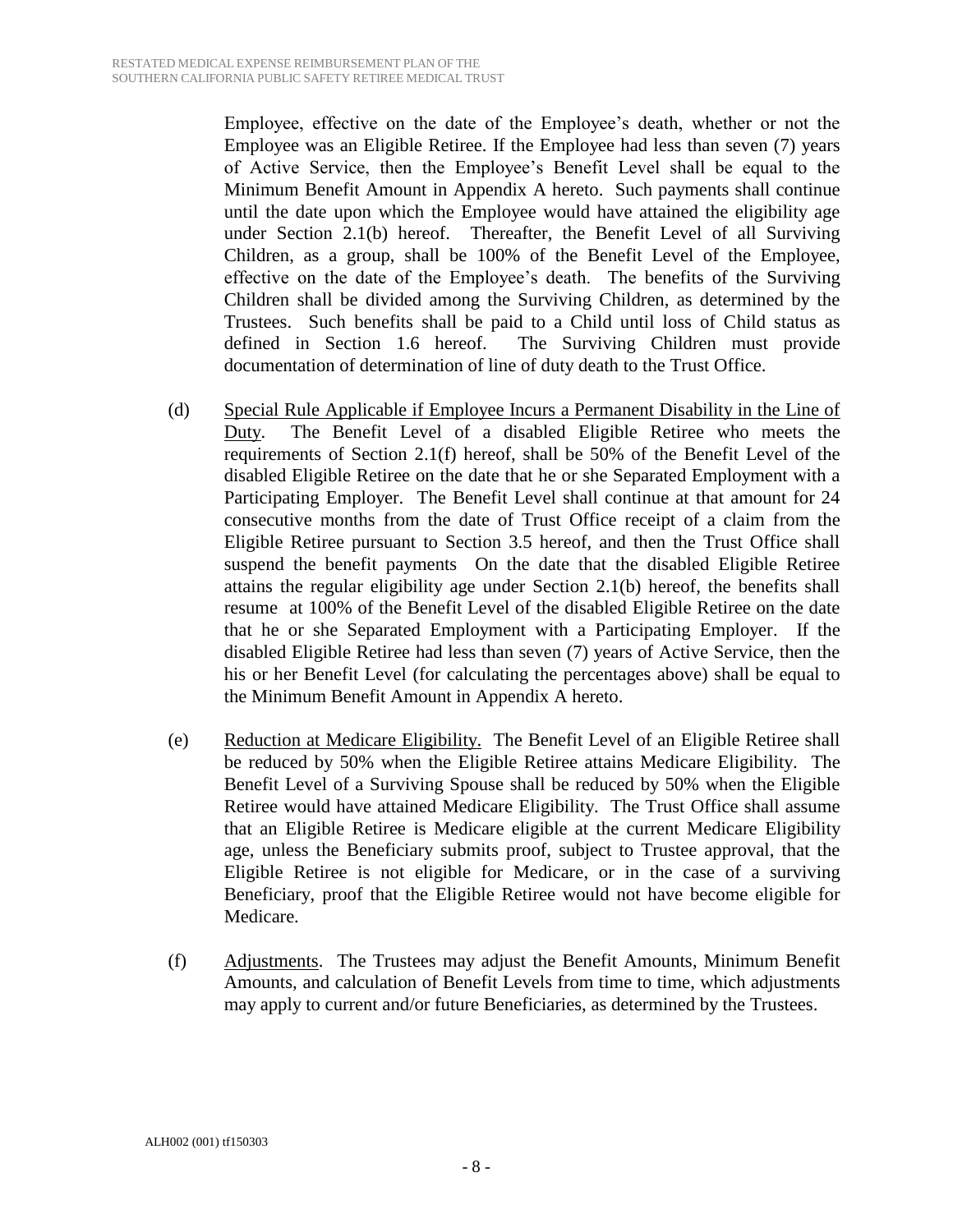#### **3.3 Commencement of Benefits**.

- (a) Retiree. An Employee shall be entitled to monthly benefit payments as described in Section 3.2(a) upon meeting the eligibility requirements of Section 2.1 with monthly payments starting the month following eligibility.
- (b) Disabled Retiree. An Employee who becomes eligible under Section 2.1(f) hereof shall be entitled to retroactive monthly benefit payments commencing the month following the date of permanent disability rating of 40% or more, as determined and documented by the California Division of Workers' Compensation, and benefit payments shall commence upon Trust Office receipt of a claim from the Eligible Retiree, pursuant to Section 3.5 hereof. Benefit eligibility shall continue for 24 consecutive months following Trust Office receipt of the first claim. After 24 consecutive months of eligibility under Section 2.1(f), the benefits shall cease, and shall resume when the Eligible Retiree attains the regular eligibility age under Section 2.1(b) hereof.
- (c) Surviving Spouse. A Surviving Spouse shall be entitled to monthly benefit payments starting the month after the Eligible Retiree would have attained the eligibility age under Section 2.1(b) hereof or the month after the Eligible Retiree's death, whichever is later, except that if the Employee dies in the line of duty, the Surviving Spouse shall be entitle to retroactive monthly benefit payments commencing the month following the date of the Employee's death, regardless of the Employee's age at death.
- (d) Surviving Children. If there is no Surviving Spouse, an Eligible Retiree's Surviving Child shall be entitled to receive monthly benefit payments starting the month after the death of the Eligible Retiree or Employee (if death in the line of duty). Upon the death of the Surviving Spouse, an Eligible Retiree's Surviving Child shall be entitled to receive monthly benefits starting the month after the death of the Surviving Spouse.

#### **3.4 Termination of Benefits**.

- (a) Eligible Retirees. An Eligible Retiree's monthly benefits under the Plan shall terminate on the date of the Retiree's death. Claims for Covered Expenses which are properly and timely submitted on behalf of the deceased Retiree after death, will be paid for the months through and including the month in which the Retiree died, at the rate of the monthly Benefit Level for that Retiree.
- (b) Surviving Spouse and Surviving Children. The coverage under the Plan of a Surviving Spouse shall terminate upon the date of death of the Surviving Spouse. However, claims for Covered Expenses which are properly and timely submitted on behalf of a deceased Surviving Spouse after death will be paid for the months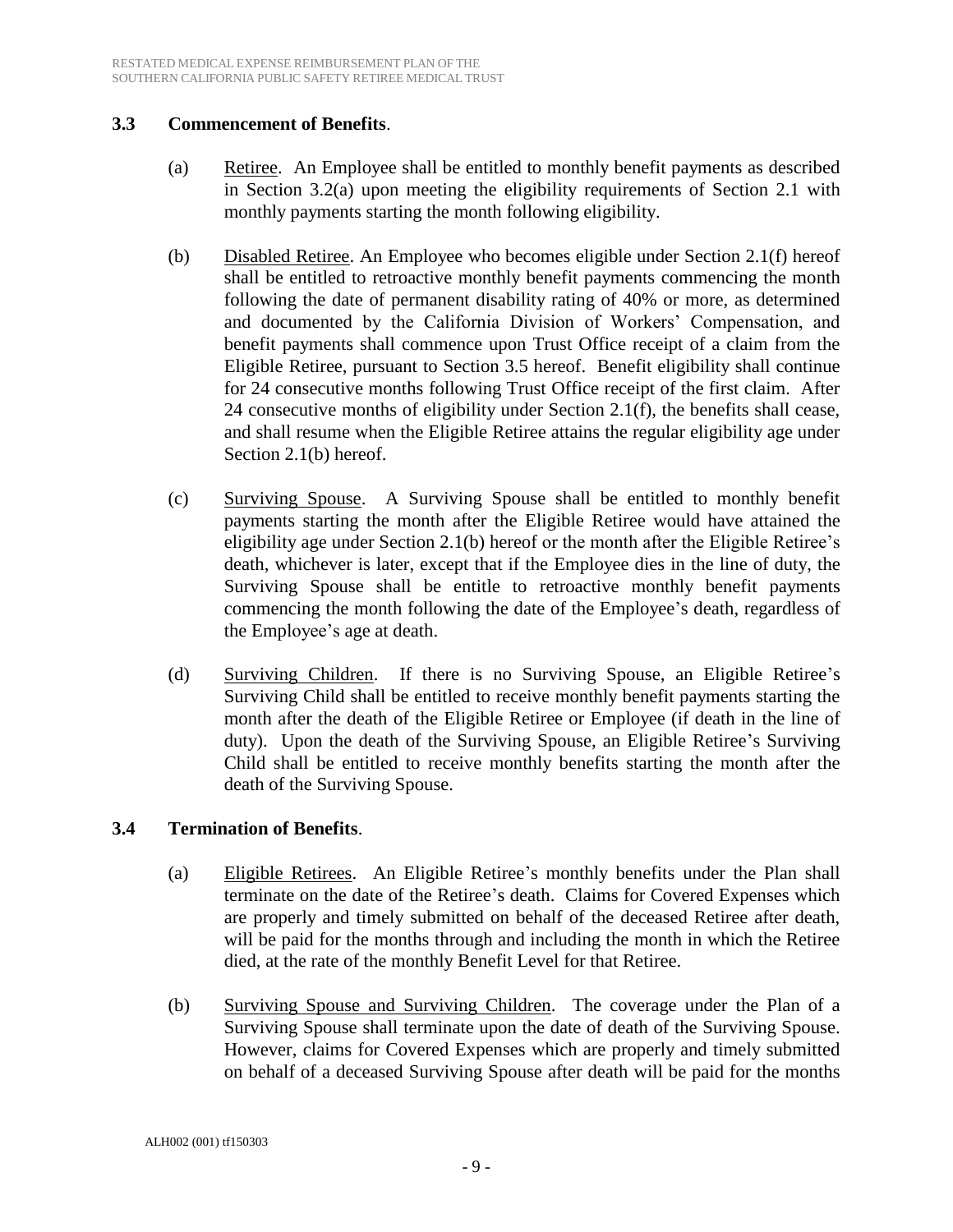through and including the month in which the Surviving Spouse died, at the rate of the monthly Benefit Level for that Surviving Spouse.

The coverage under the Plan of Surviving Children shall terminate upon loss of Child status (as defined in Section 1.6 hereof) or on the date of death of the last Surviving Child.

#### **3.5 Benefit Claim Procedure**.

- (a) To make a claim for Plan benefits, Beneficiaries must present independent thirdparty documentation of the following:
	- (1) the date that medical services or supplies were provided (which date must be prior to submission of the claim), or the dates of coverage for insurance premium;
	- (2) the medical services or supplies, as defined in Section 1.10(b) hereof, or insurance premiums, as defined in Section 1.10(a) hereof; and
	- (3) the Beneficiary's payment of the Covered Expenses.

Along with the above documentation, Beneficiaries must submit a completed claim form, approved by the Trustees, to the Trust Office. Prior to issuing payment, the Trust Office shall review such documentation and claim form and determine whether to grant or deny coverage under the Plan. Documentation must be submitted for each claim, except that documentation of a recurring Covered Expense, under Section 1.10(a), must be submitted upon request, but no less frequently than annually. If documentation of a recurring Covered Expense is not sufficient, the Trust Office will suspend recurring benefit payments until sufficient documentation is received.

- (b) If the Trust Office grants coverage on the Beneficiary's claim, all Plan benefits are personal to the Beneficiary and payable only to the Beneficiary, except as provided in subsection 3.5(g), regarding Beneficiary deemed to be incompetent, or pursuant to a QDRO or QMCSO.
- (c) Documentation of payment under subsection 3.5(a)(3) above shall include, but not be limited to, the following, subject to Trust Office verification, as determined by the Trustees in their sole discretion:
	- (1) canceled check drawn to the name of the insurance provider or medical services or supplies provider;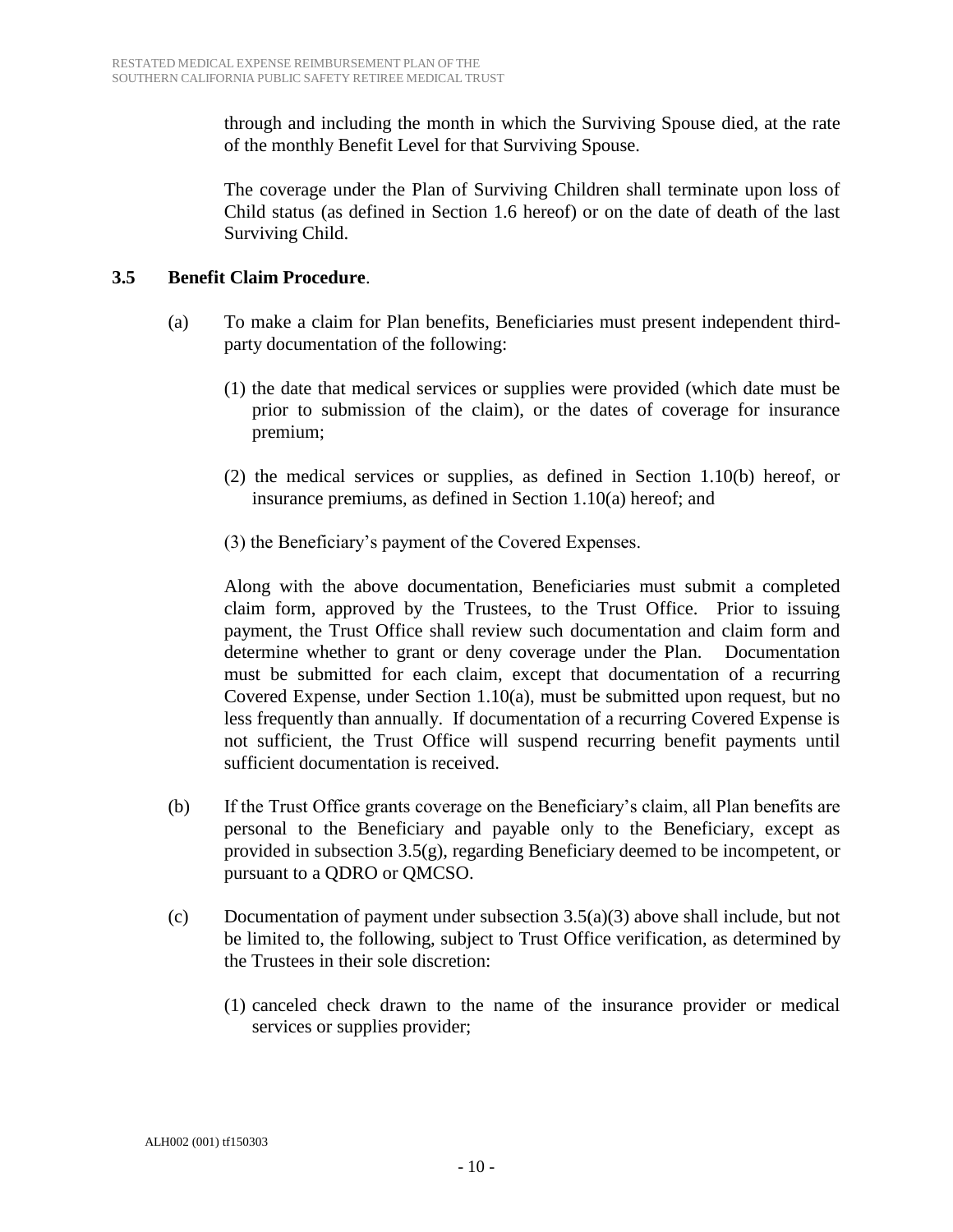- (2) copy of confirmation of electronic payment to the insurance provider or medical services or supplies provider, including pension plan statement showing premium payment deduction; or
- (3) receipt for payment from the insurance provider or medical service or supplies provider.
- (d) Claims for Plan benefits must be submitted no later than ninety (90) calendar days after the end of the plan year in which the Beneficiary paid for the Covered Expense, i.e., by May  $1<sup>st</sup>$  for Covered Expenses paid during the prior plan year of February 1 to January 31. For claims for retroactive benefit payments under Sections 3.3(b)-(d) hereof, the claim must be submitted no later than ninety (90) calendar days after the end of the plan year in which the determination of disability or line of duty death was completed.
- (e) If the Trust Office denies coverage, in whole or part, on the Beneficiary's claim or the Plan takes other action adverse to the Beneficiary, the Beneficiary may appeal the denial of coverage or any other adverse benefit determination of the Plan, by taking action pursuant to Section 4.3 hereof.
- (f) Beneficiary Priority to Submit Claims. Beneficiaries may submit claims for reimbursement of Covered Expenses, in the order described below:
	- (1) Eligible Retiree. Subject to Subsection (4) below, only an Eligible Retiree may submit claims for reimbursement of Covered Expenses of a Beneficiary in his or her family.
	- (2) Surviving Spouse. Subject to Subsection (4) below, after the death of the Eligible Retiree, only a Surviving Spouse may submit claims for reimbursement of Covered Expenses of a Beneficiary in his or her family.
	- (3) Surviving Children. If there is no Surviving Spouse, a Surviving Child may submit claims for reimbursement of his or her own Covered Expenses, subject to division under Section 3.2(b) hereof amongst all Surviving Children.
	- (4) Delegation of Authority to Submit Claims. An Eligible Retiree may delegate authority to submit claims to his or her legal spouse by completing and submitting to the Trust Office a form approved by the Trustees for that purpose. Similarly, a Surviving Spouse may delegate the authority to submit claims to a Surviving Child by completing and submitting to the Trust Office a form approved by the Trustees for that purpose.
	- (5) Revocation of Authority to Submit Claims. An Eligible Retiree or Surviving Spouse may revoke authority granted pursuant to Subsection  $3.5(f)(4)$  hereof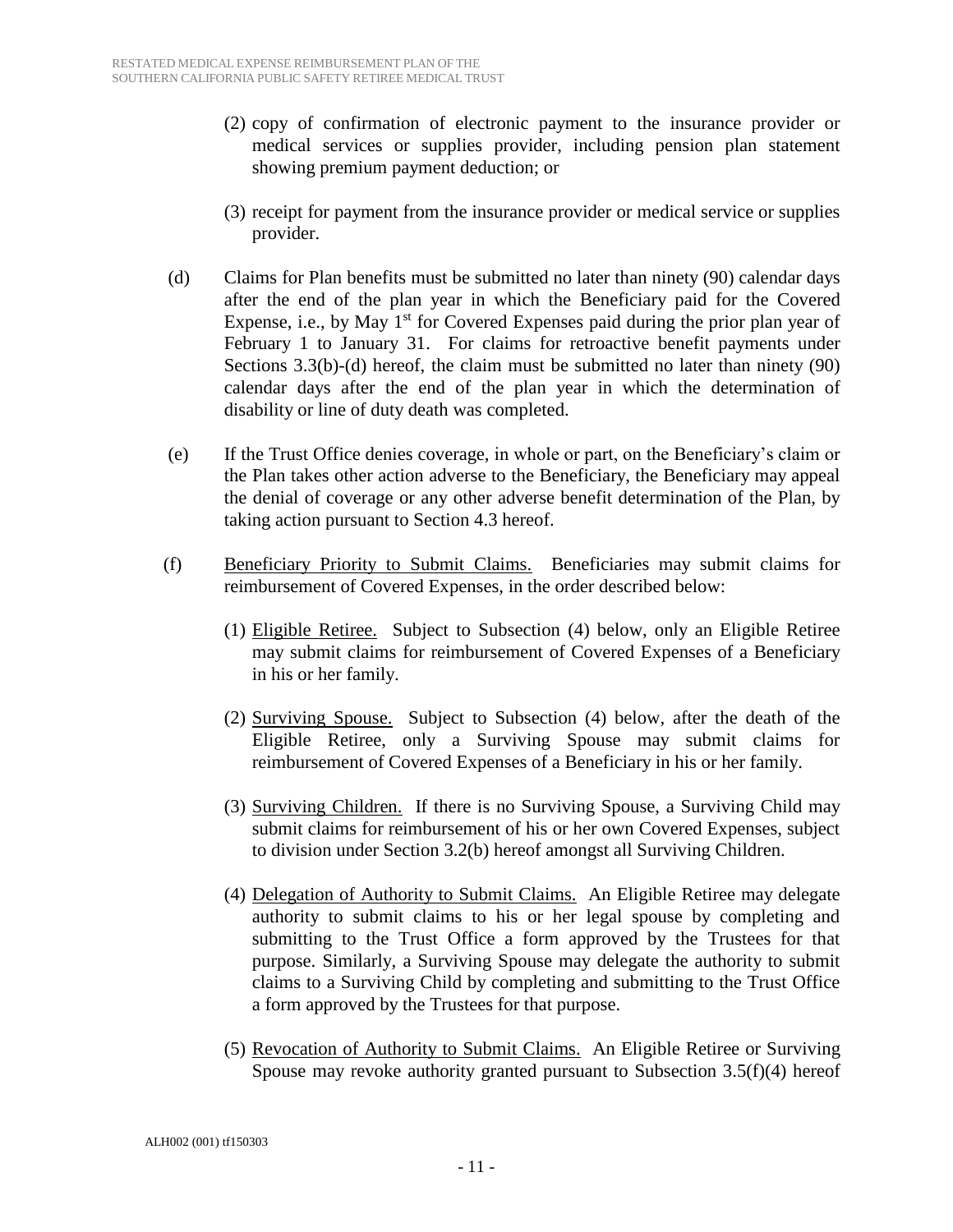at any time by submitting a written revocation (including via email) to the Trust Office.

- (g) If a Beneficiary is deemed to be incompetent by a lawful judicial forum, then the Trust Office may pay any benefit claims payment to the person that the judicial forum has appointed as the Beneficiary's representative, and the Beneficiary's representative may submit claims and take action on the Beneficiary's behalf, subject to the requirements of this Section 3.5. The Trustees shall not be under any duty to oversee the application of funds so paid, and receipt by the Beneficiary's representative shall be full acquittance to the Trustees, the Trust Office, and the Plan.
- (h) Nothing in this Agreement shall preclude a Beneficiary from appointing an authorized representative to act on his or her behalf with respect to a benefit claim or appeal of an adverse benefit determination. The Beneficiary must submit such a request in writing to the Trust Office, which will then verify the appointment. When a Beneficiary designates an authorized representative to act and receive notice on his or her behalf with respect to a claim, the Trust Office will, in the absence of a contrary direction from the Beneficiary, direct all information and notifications to which the Beneficiary is otherwise entitled to the representative authorized to act on the Beneficiary's behalf with respect to that aspect of the claim.
- (i) A Beneficiary or Employee who does not have a claim for current Covered Expenses, but seeks to enforce his or her rights under the terms of the Plan or seeks to clarify his or her rights to future benefits or eligibility under the terms of the Plan, may submit a written request to the Trust Office explaining his or her position and asking for a decision or clarification. The Beneficiary or Employee should enclose any relevant documentation supporting the request. If the Beneficiary or Employee is not satisfied with the decision of the Trust Office, the Beneficiary or Employee may request an appeal of the Trust Office decision to the Board of Trustees pursuant to Section 4.3 hereof.

#### **3.6 Prohibition of Assignment and Protection from Creditors**

(a) No Assignment or Encumbrance of Benefits. No benefit payment under this Plan shall be subject in any way to assignment, alienation, sale, transfer, pledge, attachment, garnishment, or encumbrance of any kind. Any attempt by the Employee or Beneficiary, or any other person or entity, to assign, alienate, sell, transfer, pledge, attach, garnish, or encumber the benefits or monies due from this Plan, whether for current or future benefits, shall be void. The Plan shall not honor any direct or indirect arrangement, whether revocable or irrevocable, whereby a person or entity acquires or receives from an Employee or Beneficiary any right or interest under this Plan for part or all of the Employee's or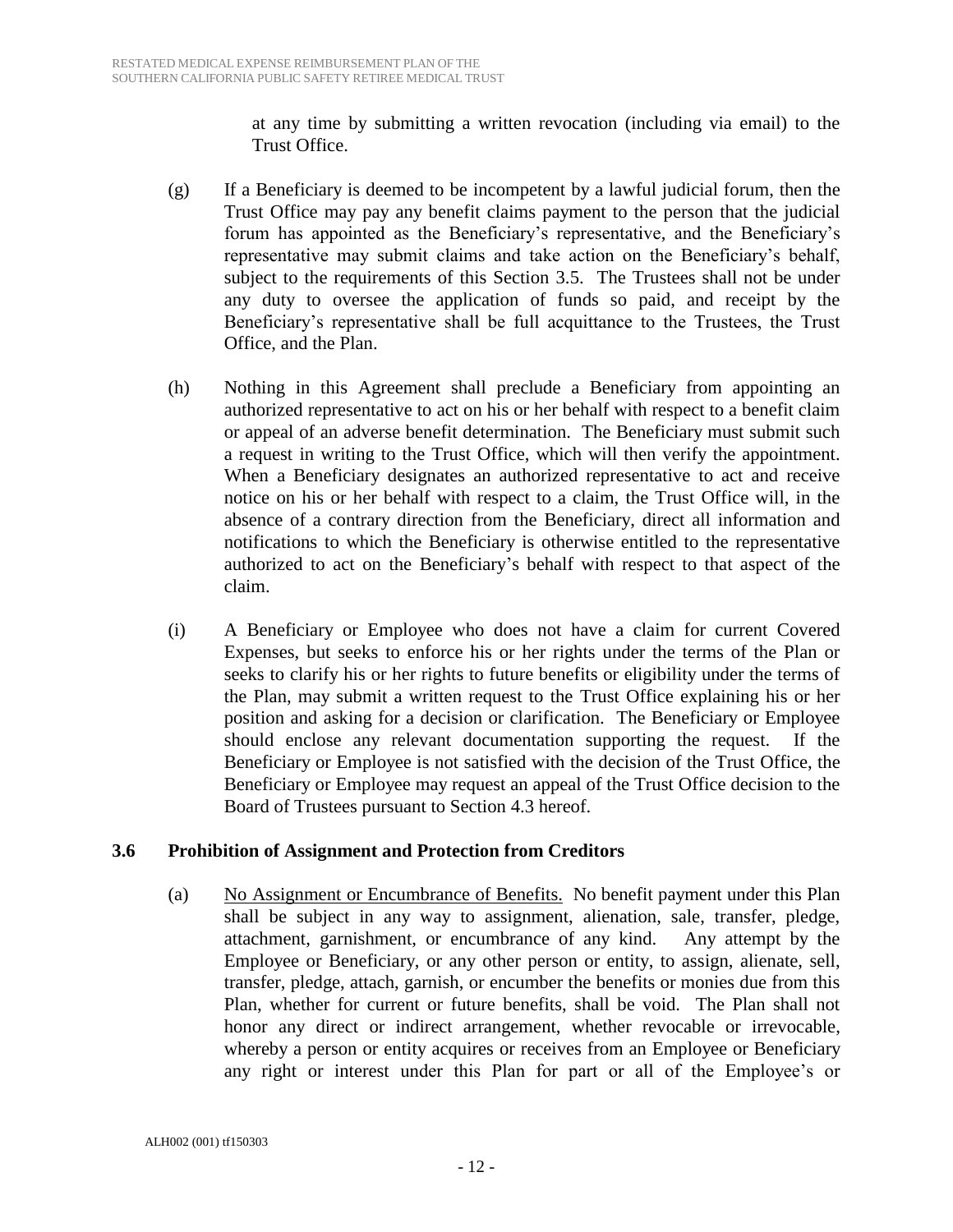Beneficiary's current or future benefit payments. Any such arrangement shall be void under this Plan.

- (b) No Assignment of Rights under Law. Any attempt by the Employee or Beneficiary, or any other person or entity, to assign, alienate, sell, transfer, pledge, attach, garnish or encumber the Employee's or Beneficiary's rights under this Plan shall be void, including, but not limited to, the right to bring any action in court, file a lawsuit or appeal a coverage determination, the right to enforce rights or eligibility under the Plan, the right to benefits or eligibility under the Plan, the right to clarify rights to future benefits or eligibility under the Plan, and the right to request copies of Plan documents or annual reports. The Plan shall not honor any direct or indirect arrangement, whether revocable or irrevocable, whereby a person or entity acquires or receives from an Employee or Beneficiary any such right. Any such arrangement shall be void under this Plan.
- (c) Protection of Benefits from Creditors. The Plan and Fund are exempt from all claims from creditors or other claimants and from all orders, decrees, garnishments, executions, and legal processes or proceedings, except in connection with qualified medical child support orders or qualified domestic relations orders.

#### **ARTICLE IV CLAIM APPEAL PROCEDURES**

**4.1 Beneficiary's Duty to Notify Trust Office of Claim**. The Beneficiary is required to notify the Trust Office of his or her claim for benefits pursuant to Article III hereof before he or she is entitled to either receive benefits under this Plan, or appeal the Trust Office's decision denying a request for benefits.

### **4.2 Acceptance or Denial of Claims by the Trust Office**.

(a) Standard Claim Decision - Timing. The Trust Office shall consider each claim for Plan benefits and determine whether to grant or deny coverage under the Plan. Subject to Sections 4.2(b) and 4.2(c) hereof, the Trust Office shall send written notification of its decision to the Beneficiary not later than 30 calendar days after receipt of the Beneficiary's claim. If coverage is granted, the Beneficiary shall receive payment as stated in Section 3.5(b) hereof. If the claim is denied, in whole or in part, the Beneficiary has the right to appeal the claim, pursuant to Section 4.3 hereof and the Plan's hearing procedures, if any, available from the Trust Office.

The denial notification shall include the following information:

(1) The specific reason(s) for such denial;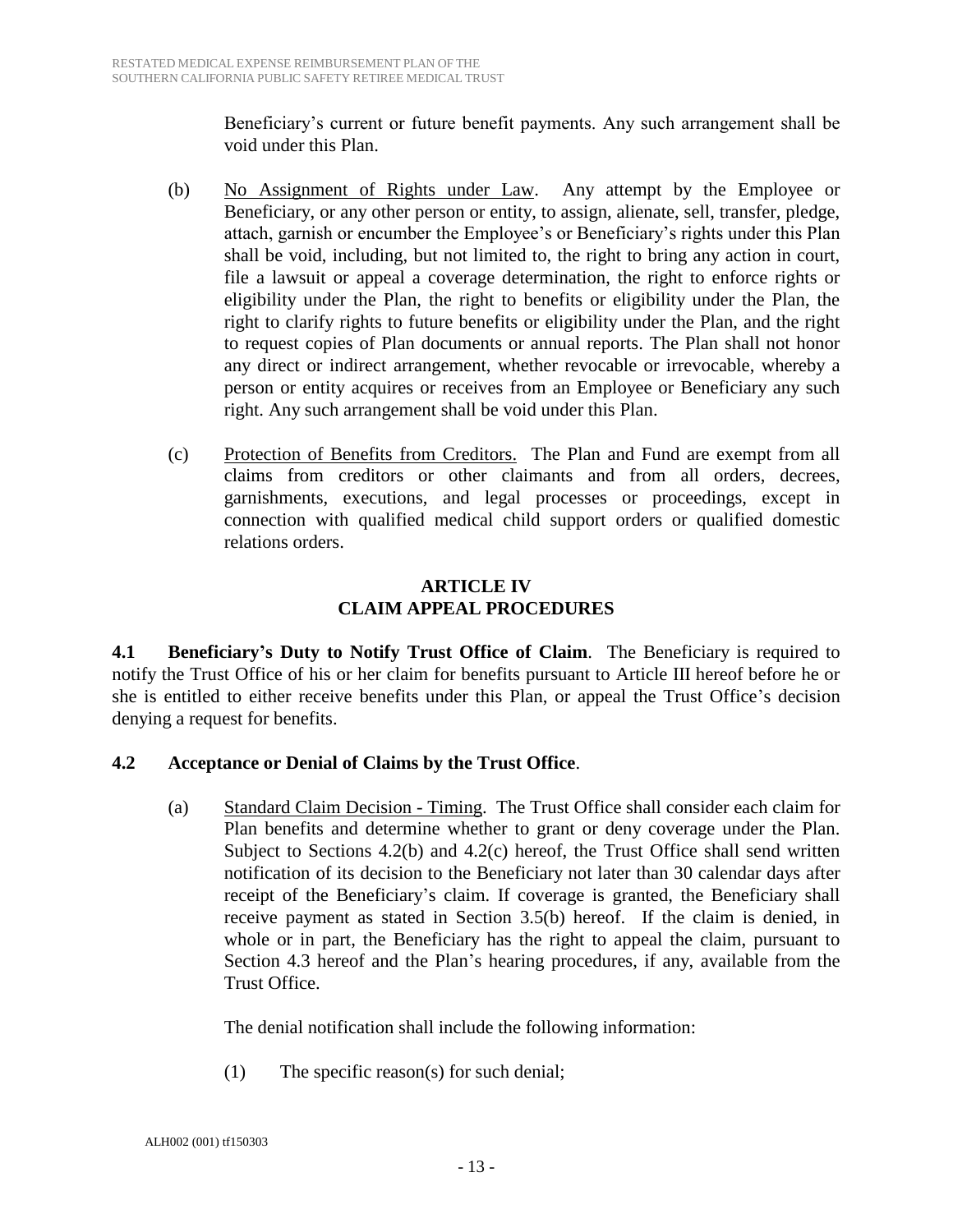- (2) Specific reference to the Plan provisions upon which the denial is based;
- (3) A statement that the Beneficiary is entitled to receive, upon request and free of charge, reasonable access to and copies of all documents, records and other information relevant to the Beneficiary's claim for benefits;
- (4) An explanation of the Plan's "Appeal Procedures," if any, with respect to the denial of benefits and the applicable time limits of such procedures, and a statement of the Beneficiary's right to bring an action under ERISA Section 502(a), after exhaustion of administrative procedures;
- (5) A description of any additional material or information necessary for the Beneficiary to perfect the claim and an explanation of why such material or information is necessary; and
- (6) A statement identifying any internal rules, guidelines, protocols, or other similar criteria relied upon in the denial, copies of which will be provided free of charge to the Beneficiary upon request.
- (b) Extension of Time Special Circumstances. If the Trustees determine that special circumstances beyond its control require an extension of time for processing the claim, written notice of the extension shall be furnished to the Beneficiary prior to the termination of the initial thirty (30) calendar day period. The extension notice shall indicate the special circumstances requiring the extension of time and the date by which the Trustees expect to render a benefit determination. In no event shall such extension exceed a period of fifteen (15) calendar days from the end of the initial period (45 calendar days total).
- (c) Extension of Time Failure to Submit Information. The period of time for the Trustees to make a benefit determination may be extended if the Beneficiary fails to submit all necessary information to allow the Trustees to decide the claim. In such case, the period for deciding the claim is tolled from the date on which the request for additional information is sent to the Beneficiary until the date the Beneficiary provides to the Trust Office the requested information. The Beneficiary shall be allowed at least forty-five (45) calendar days from receipt of the request for additional information within which to provide the information. Once the Beneficiary's response is received by the Trust Office, a determination will be made within fifteen (15) days. Nothing in this Section shall preclude the Beneficiary from voluntarily agreeing to provide the Trust Office additional time within which to make a determination on a claim.

**4.3 Appeal Procedures**. The Trustees, Beneficiaries and any person who claims to be entitled to benefits under this Plan shall follow the provisions in this Article IV.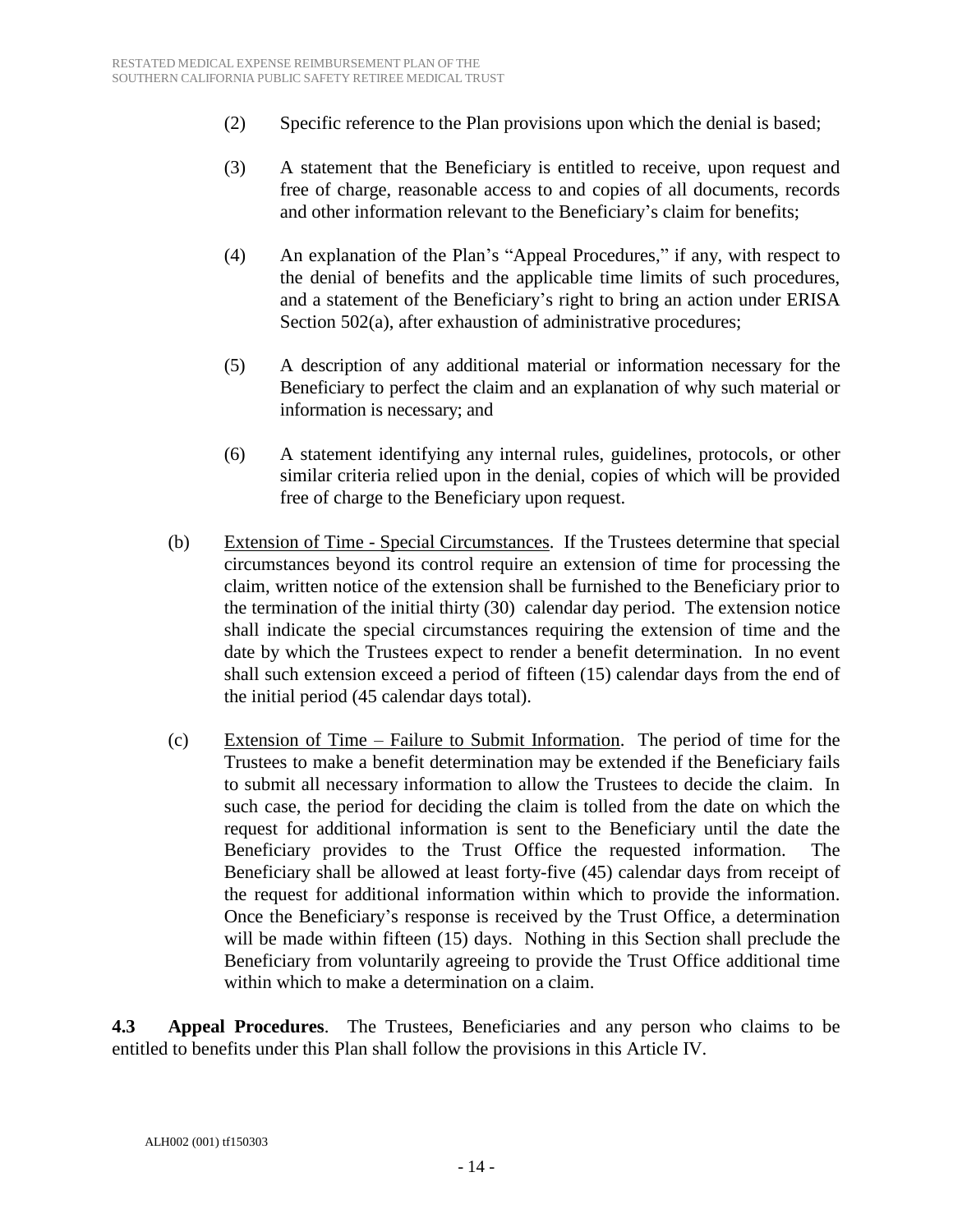- (a) Exclusive Procedures. The procedures specified in this Section, together with any written hearing procedures adopted by the Trustees, shall be the exclusive procedures available to a person dissatisfied with an eligibility determination, benefit claim decision or response to written request pursuant to Section 3.5(i) hereof, or to a person who is otherwise adversely affected by any action of the Trustees.
- (b) Request for Hearing. Any person whose claim has been denied may appeal to the Trustees to conduct a hearing in the matter, provided that he or she requests the hearing in writing within one hundred eighty-one (181) calendar days after receipt of notification of the denial of benefits or other adverse determination. The letter requesting a hearing should also indicate the reasons why the Beneficiary believes that the grounds for denial of benefits are inapplicable. The Beneficiary may request and examine documents pertinent to the denial and may submit written comments, documents, records and other information relating to the claim for benefits to the Trustees. The Beneficiary shall also be provided, upon request and free of charge, reasonable access to, and copies of, all documents, records and other information relevant to the Beneficiary's claim for benefits.
- (c) Hearing Procedures. If the Beneficiary requests a hearing, the Board of Trustees shall conduct a hearing, as required by applicable law. The Trustees will review all comments, documents, records and other information submitted by the Beneficiary related to the claim, regardless of whether such information was submitted or considered in the initial determination. The Beneficiary shall be entitled to present his or her position and any evidence in support thereof at the hearing. The Beneficiary may be represented by an attorney or any other representative of his or her choosing at the Beneficiary's expense.
- (d) Decision after Appeal Hearing. On the appeal, the Trustees shall issue a written decision either affirming, modifying or setting aside the former decision. Any notification of a denial of benefits shall be in writing and include the following information:
	- (1) The specific reason(s) for such denial;
	- (2) Reference to the specific Plan provisions, or internal rules, guidelines, protocols, or similar criteria, upon which the denial is based, and a statement that a copy will be provided free of charge to the claimant upon request;
	- (3) A statement that the Beneficiary is entitled to receive, upon request and free of charge, reasonable access to and copies of all documents, records and other information relevant to the Beneficiary's claim for benefits;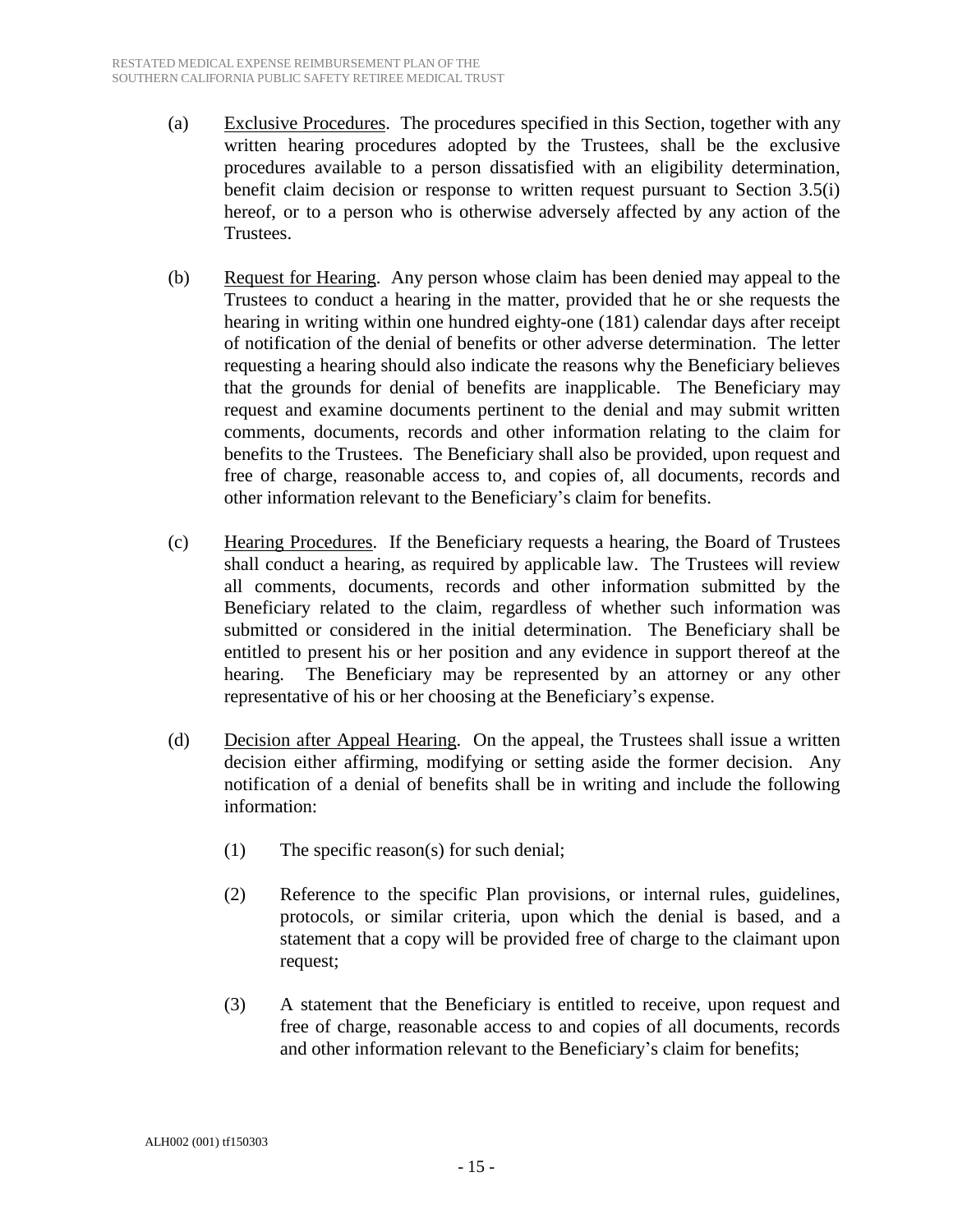- (4) An explanation of the Beneficiary's right to bring an action in federal court under ERISA Section 502(a), after exhaustion of the Plan's administrative procedures; and
- (5) A statement that the Beneficiary may have other voluntary alternative dispute resolution options available, such as mediation; and that one way to find out would be to contact his or her local U.S. Department of Labor Office.

#### **4.4 Right to Court Review; Time Limit to Bring Lawsuit**

- (a) General. Upon exhaustion of these procedures in this Article IV, a Beneficiary, who is dissatisfied with an eligibility determination, benefit award or response to written request pursuant to Section 3.5(i) hereof, may bring an action in federal court pursuant to ERISA Section 502(a).
- (b) Limitation Period for Filing a Lawsuit Against the Trust for Benefit Payments. A Beneficiary has the right to bring action as described in Section 4.4(a) hereof in federal court, pursuant to ERISA Section 502(a), no later than one year after the exhaustion of administrative remedies, which means the date of the written decision by the Board of Trustees on an appeal of a denied benefit claim, or other complaint described in Section 3.5(i).

### **ARTICLE V MISCELLANEOUS**

**5.1 Limitation of Rights**. Neither the establishment of the Plan and the Trust, nor any modifications thereof, nor the creation of any fund or account, nor the payment of any benefits, shall be construed as giving any Beneficiary or other person any legal or equitable right of action, or any recourse against any Association or its employees, the Trust or its employees, the Trust Office or the Trustees, except as provided in this Plan and the Trust Agreement.

**5.2 Applicable Laws and Regulations**. Reference in this Plan to any particular sections of any local, state or federal statute shall include any regulation pertinent to such sections and any subsequent amendments to such sections or regulations. Except where this Plan is subject to California law, this Plan and the Fund shall be guided by ERISA, 29 U.S.C. § 1001, *et seq*.

**5.3 Confidentiality.** It is agreed and understood that each Beneficiary who applies for benefits under this Plan is entitled to the same rights and consideration, including the right of confidentiality, and the Trustees shall not be required to nor shall they reveal to any other persons, including the Association, its officers, agents or employees, any matters revealed to them in confidence by such Beneficiary in the course of his or her application for benefits, except to the extent required by law. This Plan is subject to the federal Health Insurance Portability and Accountability Act of 1996 ("HIPAA"), which imposes specific restrictions on the use and disclosure of protected health information.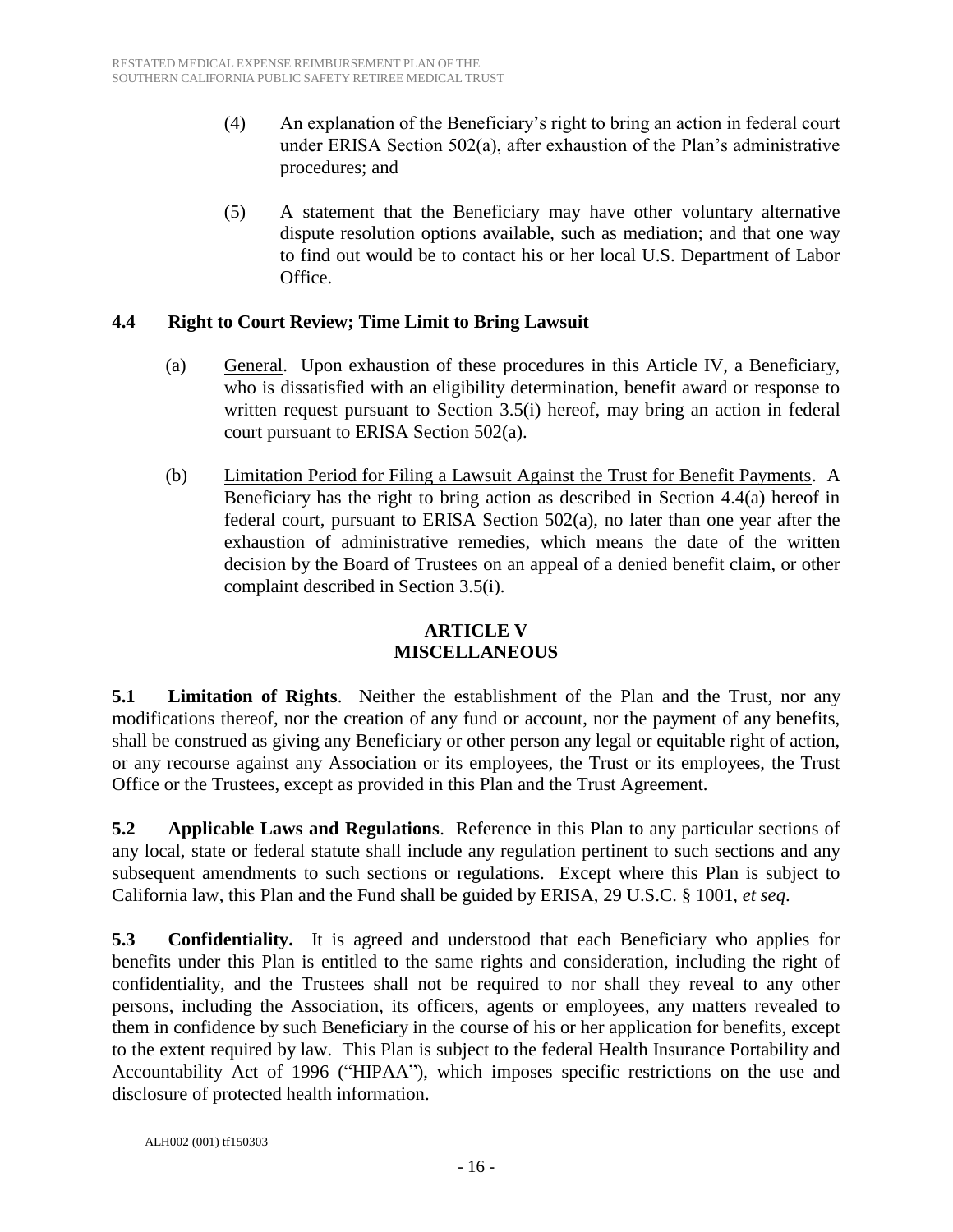RESTATED MEDICAL EXPENSE REIMBURSEMENT PLAN OF THE SOUTHERN CALIFORNIA PUBLIC SAFETY RETIREE MEDICAL TRUST

Trustee Authority. The Trustees shall have the authority and discretion to determine 5.4 eligibility for benefits, to interpret and apply the provisions of this Trust and Plan, or of the benefit plans, or of their own motions, resolutions and administrative rules and regulations, or of any contract, instruments, or writings they may have entered into or adopted. The Trustees' decision shall be binding and conclusive.

Divorce and Court Orders: QDRO and QMCSO Review Costs. The Trust 5.5 reserves the right to deduct the reasonable costs associated with reviewing and implementing a QDRO or a QMCSO from the benefits payable to the Eligible Retiree or Beneficiary, according to rules set by the Trustees.

#### **ARTICLE VI AMENDMENTS AND TERMINATION**

In order that the Board of Trustees may carry out its obligation to maintain, within the limits of its resources and applicable law, a Plan dedicated to providing the maximum possible benefits for all Beneficiaries, the Trustees expressly reserve the right, in their sole discretion, at any time and from time to time, provided that such action does not violate federal discrimination laws:

- $(a)$ To adjust the Benefit Amounts.
- $(b)$ To amend or rescind any provision of this Plan.
- $(c)$ To terminate the Plan.

Any such changes may apply to some or all current and/or future Beneficiaries, as determined by the Board of Trustees. Amendments shall be made by action of the Board of Trustees pursuant to Article IV of the Trust Agreement.

Adopted by the Board of Trustees this 31<sup>st</sup> day of May 2018, and effective July 1, 2018.

#### For the BOARD OF TRUSTEES, SOUTHERN CALIFORNIA PUBLIC SAFETY RETIREE MEDICAL TRUST

Torrage Tale

Trustee

ALH002 (001) tf150303

 $-17-$